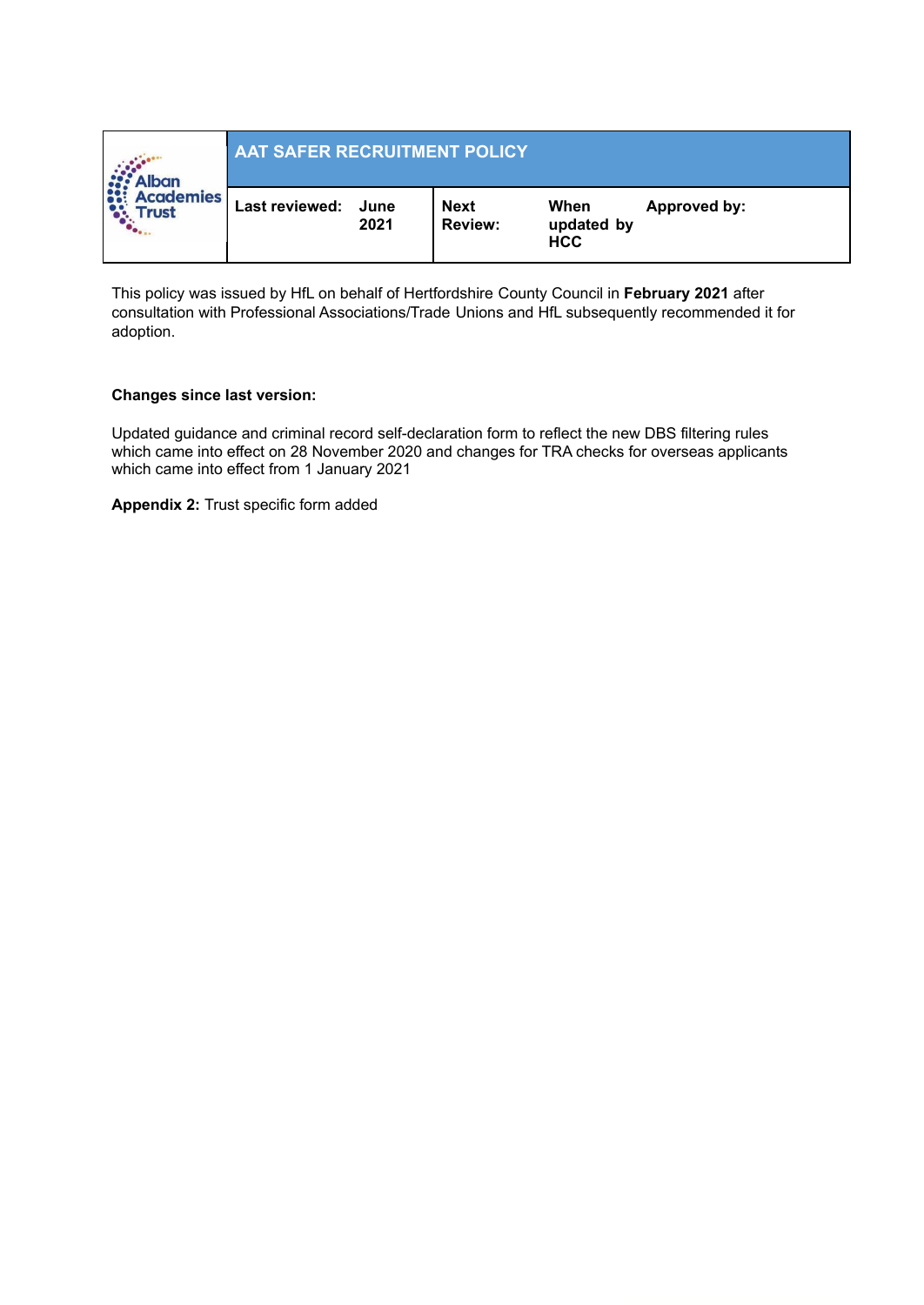## **Contents**

| 1.  | Introduction                                 |                                                                                                                                                      |                |
|-----|----------------------------------------------|------------------------------------------------------------------------------------------------------------------------------------------------------|----------------|
| 2.  | Scope and Objectives                         |                                                                                                                                                      |                |
| 3.  | $\overline{2}$<br>Roles and Responsibilities |                                                                                                                                                      |                |
|     | 3.1.                                         | Governing Body                                                                                                                                       | $\overline{2}$ |
|     | 3.2.                                         | Headteacher/SMT/Recruiting Managers                                                                                                                  | $\overline{2}$ |
| 4.  |                                              | Safer Recruitment Implications during Covid 19                                                                                                       | 3              |
| 5.  | Candidates                                   | Application Forms and Criminal Record Self Declaration forms for Shortlisted                                                                         | 3              |
| 6.  |                                              | References                                                                                                                                           | 3              |
| 7.  |                                              | Secretary of State Prohibition Orders and Section 128 direction (teaching and<br>management roles)                                                   | 4              |
| 8.  |                                              | <b>Recruitment Panels</b>                                                                                                                            | 5              |
| 9.  |                                              | <b>Interviews</b>                                                                                                                                    | 5              |
| 10. |                                              | <b>Pre-Employment Checks</b>                                                                                                                         | 6              |
|     | 10.1.                                        | Proof of identity, Right to Work in the UK & Verification of Qualifications and/or<br>professional status and Criminal Records Self Declaration Form | $\overline{7}$ |
|     | 10.2.                                        | Fitness to undertake the role                                                                                                                        | $\overline{7}$ |
|     | 10.3.                                        | Individuals who have lived or worked outside the UK                                                                                                  | 8              |
|     | 10.4.                                        | <b>Childcare Disqualification Declaration</b>                                                                                                        | 8              |
| 11. |                                              | <b>Single Central Record</b>                                                                                                                         | 8              |
| 12. |                                              | Induction                                                                                                                                            | 9              |
| 13. | <b>Contractors and Agency Workers</b>        |                                                                                                                                                      | 9              |
| 14. |                                              | Volunteers                                                                                                                                           | 9              |
| 15. | <b>School Governors</b><br>10                |                                                                                                                                                      |                |
|     |                                              | Appendix 1 – Regulated Activity                                                                                                                      | 11             |
|     |                                              | Appendix 2 – Criminal Record Self-Declaration Form                                                                                                   | 12             |

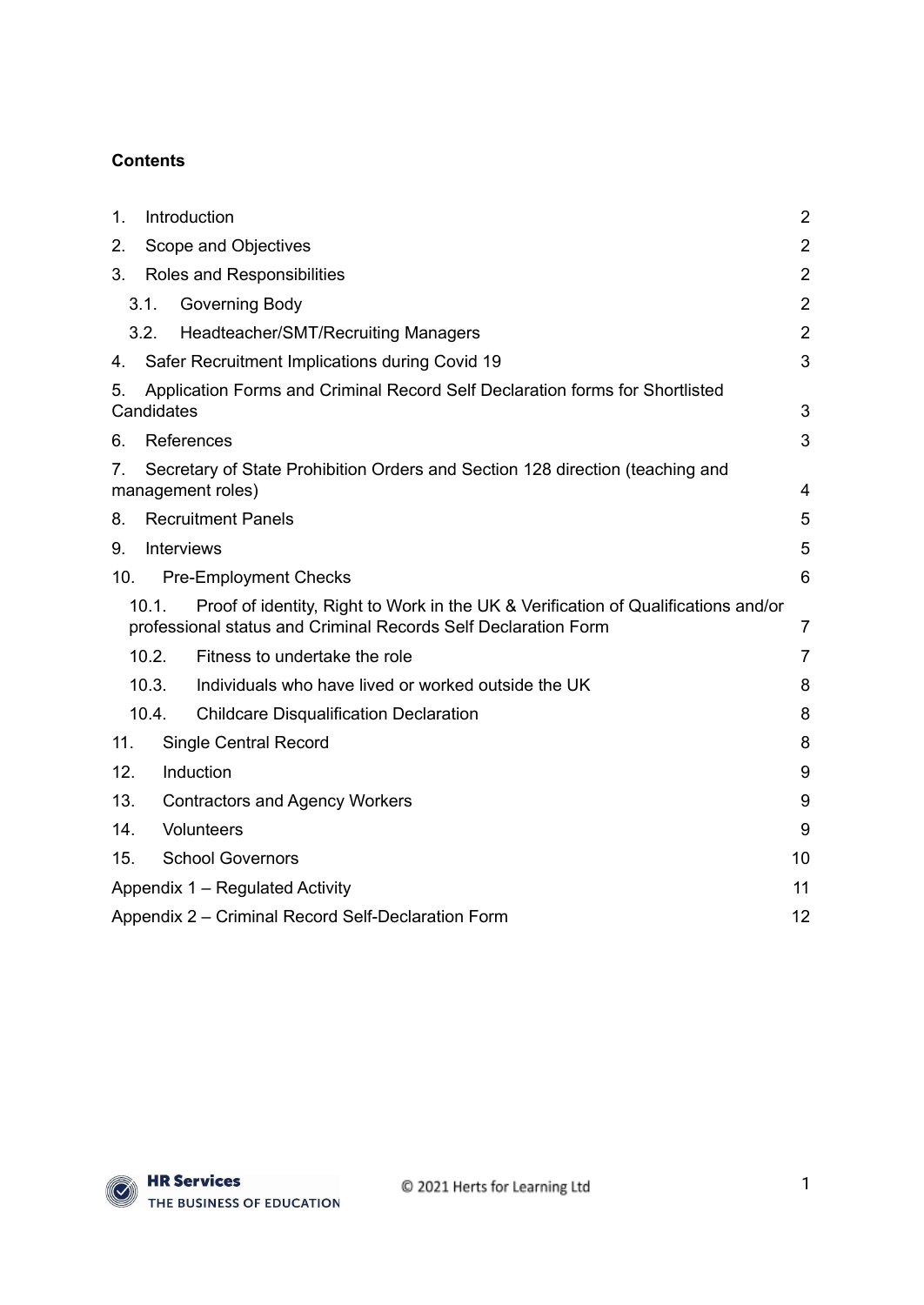## <span id="page-2-0"></span>**1. Introduction**

The safe recruitment of staff is the first step to safeguarding and promoting the welfare of children and young people in education. This school is committed to safeguarding and promoting the welfare of the pupils in its care and expects all staff and volunteers to share this commitment.

## <span id="page-2-1"></span>**2. Scope and Objectives**

The scope of this policy is to set out the minimum requirements of a recruitment process that aims to:

- attract the best possible applicants to vacancies on the basis of their merit, abilities and suitability
- deter prospective applicants who are unsuitable for work with children or young people
- identify and reject applicants who are unsuitable for work with children and young people.

The objectives of this policy are as follows:

- to ensure that all applicants are considered equally and consistently
- to ensure that no applicant is treated unfairly on any grounds and specifically any protected characteristics as outlined in the Equality Act 2010
- to ensure compliance with all relevant legislation, recommendations and guidance including the statutory guidance published by the Department for Education (DfE), Keeping Children Safe in [Education](https://www.gov.uk/government/publications/keeping-children-safe-in-education--2) (KCSIE), the Prevent Duty Guidance for England and Wales (the Prevent Duty Guidance) and any guidance or code of practice published by the Disclosure and Barring Services (DBS)
- to ensure that the school meets its commitment to safeguarding and promoting the welfare of children and young people by carrying out all necessary pre-employment checks.

#### <span id="page-2-2"></span>**3. Roles and Responsibilities**

#### <span id="page-2-3"></span>**3.1. Governing Body**

- to ensure the school has effective policies and procedures in place for the recruitment of staff and volunteers in accordance with the DfE guidance and legal requirements;
- to monitor compliance with the above policies.

#### <span id="page-2-4"></span>**3.2. Headteacher/SMT/Recruiting Managers**

- to ensure the school operates safe recruitment practices and makes sure appropriate checks are carried out on all staff and volunteers;;
- to monitor contractor and agency compliance with this document;
- to promote the safeguarding of children and young people at every stage of the recruitment process.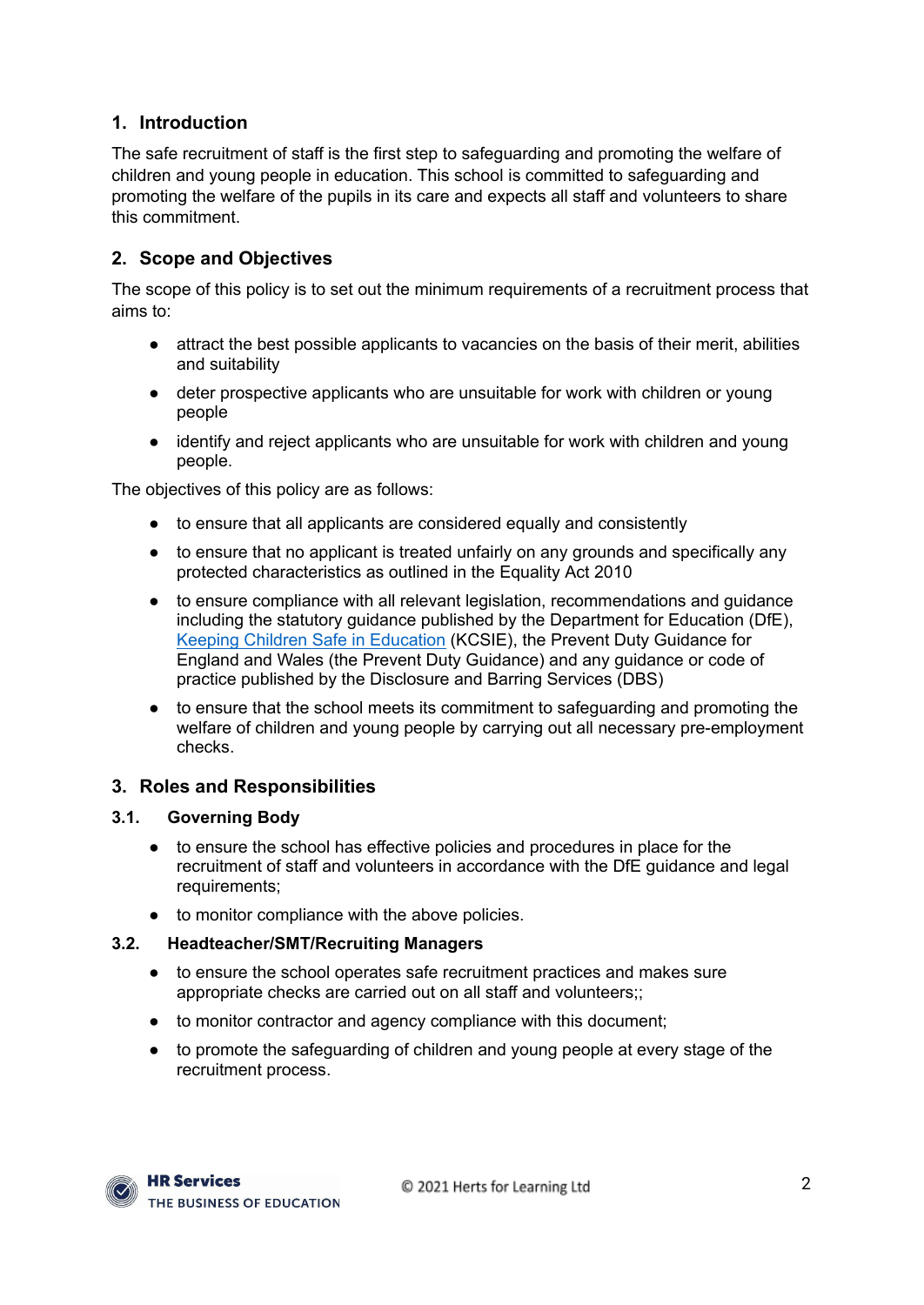## <span id="page-3-0"></span>**4. Safer Recruitment Implications during Covid 19**

The DfE published interim guidance relating to Safeguarding for schools to adopt during any full or partial school closures due to the Covid 19 crisis, which this school will follow. This guidance can be found [here.](https://www.gov.uk/government/publications/covid-19-safeguarding-in-schools-colleges-and-other-providers/coronavirus-covid-19-safeguarding-in-schools-colleges-and-other-providers)

It remains essential that people who are unsuitable are not allowed to enter the children's workforce or gain access to children. The school shall continue to use its judgement on whether recruitment is needed and how this can best be done given the circumstances. If the school is recruiting new staff or volunteers, it will continue to follow the relevant safer recruitment processes as outlined in this policy and in Part 3 of Keeping Children Safe in Education.

In response to the crisis, the Disclosure and Barring Service (DBS) has made changes to its guidance on standard and [enhanced](https://www.gov.uk/government/news/covid-19-changes-to-dbs-id-checking-guidelines) DBS ID checking to minimise the need for face-to-face contact. The Home Office and Immigration Enforcement have also temporarily adjusted the right to work [checks](https://www.gov.uk/guidance/coronavirus-covid-19-right-to-work-checks) due to the coronavirus outbreak.

For the successful candidate, original copies must subsequently be shown as soon as reasonably possible and no later than the first day of employment.

### <span id="page-3-1"></span>**5. Application Forms and Criminal Record Self Declaration forms for Shortlisted Candidates**

All prospective applicants must fully complete an application form. CVs will not be accepted in isolation.

If shortlisted, candidates will be asked to complete a self-declaration where they will be required to declare all unspent cautions and convictions; and also any adult cautions (simple or conditional), and spent convictions that are not protected as defined by the Rehabilitation of Offenders Act 1974 (Exceptions) Order 1975 (as amended in 2020).

The relevant self-declaration form is attached at Appendix 2.

## <span id="page-3-2"></span>**6. References**

A minimum of two references will be taken up and at least one of the references will be obtained from the candidate's current or most recent employer and will be sought directly from the referee.

The School will explore any discrepancy or gaps in employment identified through references during the interview where possible or, at least, before any offer of employment. This includes references for internal candidates.

If a candidate is moving from another school the reference must be from the Headteacher/Principal or another senior colleague (in the absence of a Headteacher) and not from a colleague.

Open references or testimonials provided by the candidate will not be accepted.

Where necessary, referees will be contacted by telephone or email in order to clarify any anomalies or discrepancies and verify the source of the reference. This contact will then be recorded on the school's Single Central Record for successful candidates.

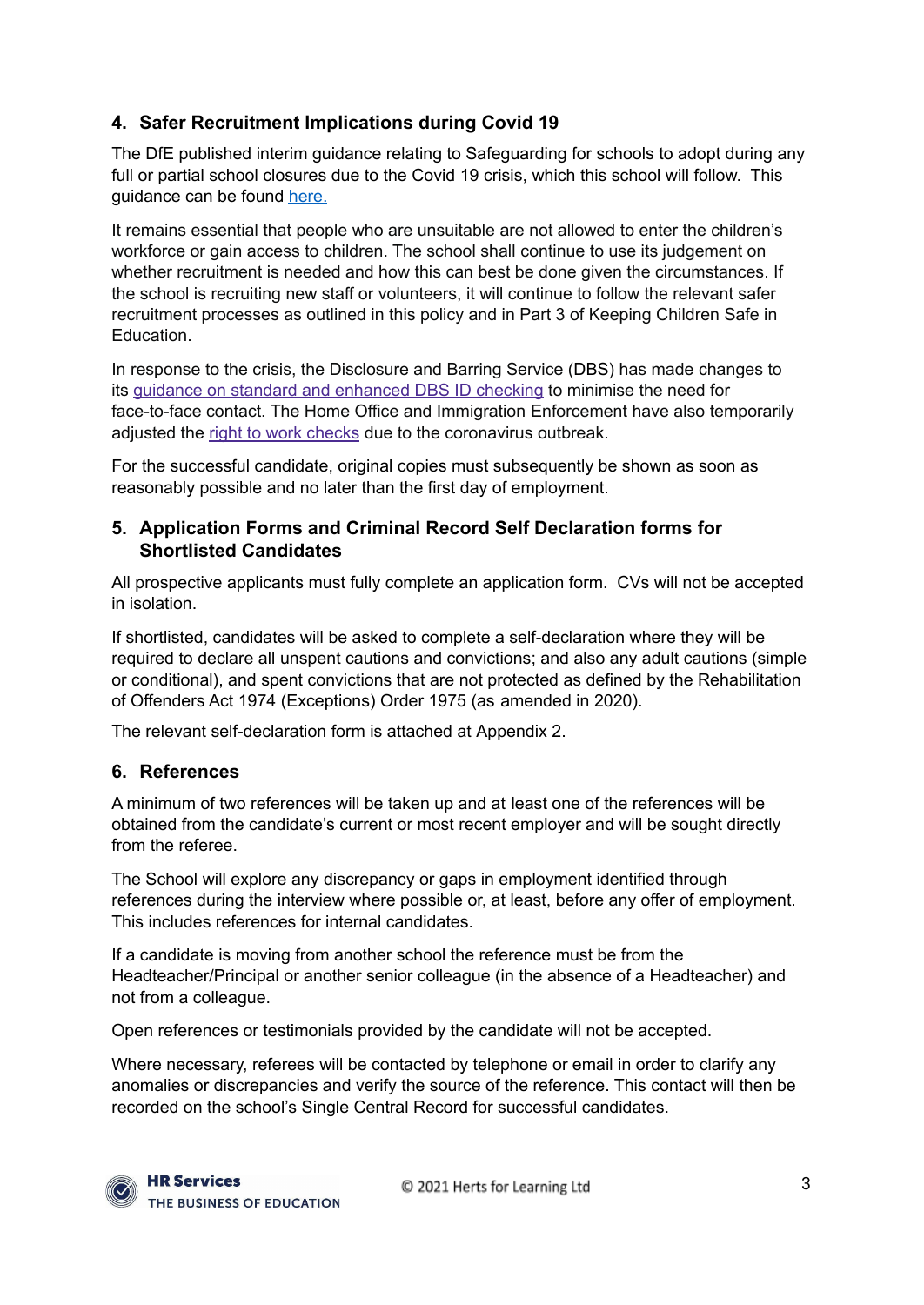Where necessary, previous employers who have not been named as referees will be contacted in order to clarify any anomalies or discrepancies. A detailed written note will be kept of such exchanges.

Referees will always be asked specific questions about:

- the candidate's suitability for working with children and young people
- any disciplinary warnings, including time-expired warnings, that relate to the safeguarding of children
- the candidate's suitability for this post.

Candidates are not automatically entitled to see their employment references.

## <span id="page-4-0"></span>**7. Secretary of State Prohibition Orders and Section 128 direction (teaching and management roles)**

In all cases, where an applicant is to undertake a teaching role of any kind (this may include non-teaching staff if they plan, prepare and deliver lessons and assess and report on pupils without supervision of a qualified teacher) a Prohibition Order check will be made. It is anticipated that this will be performed at the shortlisting stage, but it will, in any case, be carried out before any offer of employment is made.

The above activities do not amount to "teaching work" if they are supervised by a qualified teacher. If in any doubt or if the candidate has taught previously, or may teach in the future, the check will be undertaken.

Prohibition orders prevent a person from carrying out teaching work in schools, sixth form colleges, 16 to 19 academies, relevant youth accommodation and children's homes in England. A person who is prohibited from teaching must not be appointed to work as a teacher in such a setting.

Prohibition orders are made by the Secretary of State following consideration by a professional conduct panel convened by the Teaching Regulation Agency (TRA). Pending such consideration, the Secretary of State may issue an interim prohibition order if it is considered to be in the public interest to do so.

A Section 128 direction prohibits or restricts a person from taking part in the management of an independent school, including academies and free schools. A person who is prohibited is unable to participate in any management of an independent school such as:

- a management position in an independent school, academy or free school as an employee;
- a trustee of an academy or free school trust; a governor or member of a proprietor body for an independent school;
- a governor on any governing body in an independent school, academy or free school that retains or has been delegated any management responsibilities.

A person prohibited under section 128 is also disqualified from holding or continuing to hold office as a governor of a school as stated in Keeping Children Safe in [Education](https://www.gov.uk/government/publications/keeping-children-safe-in-education--2) and the DfE [Governance](https://www.gov.uk/government/publications/governance-handbook) Handbook.

Checks for all prohibitions, sanctions and restrictions will be carried out by logging into the Secure Access/DfE Sign in Portal via the Teacher Regulation Agency web page. This is a free service available to all schools and colleges.

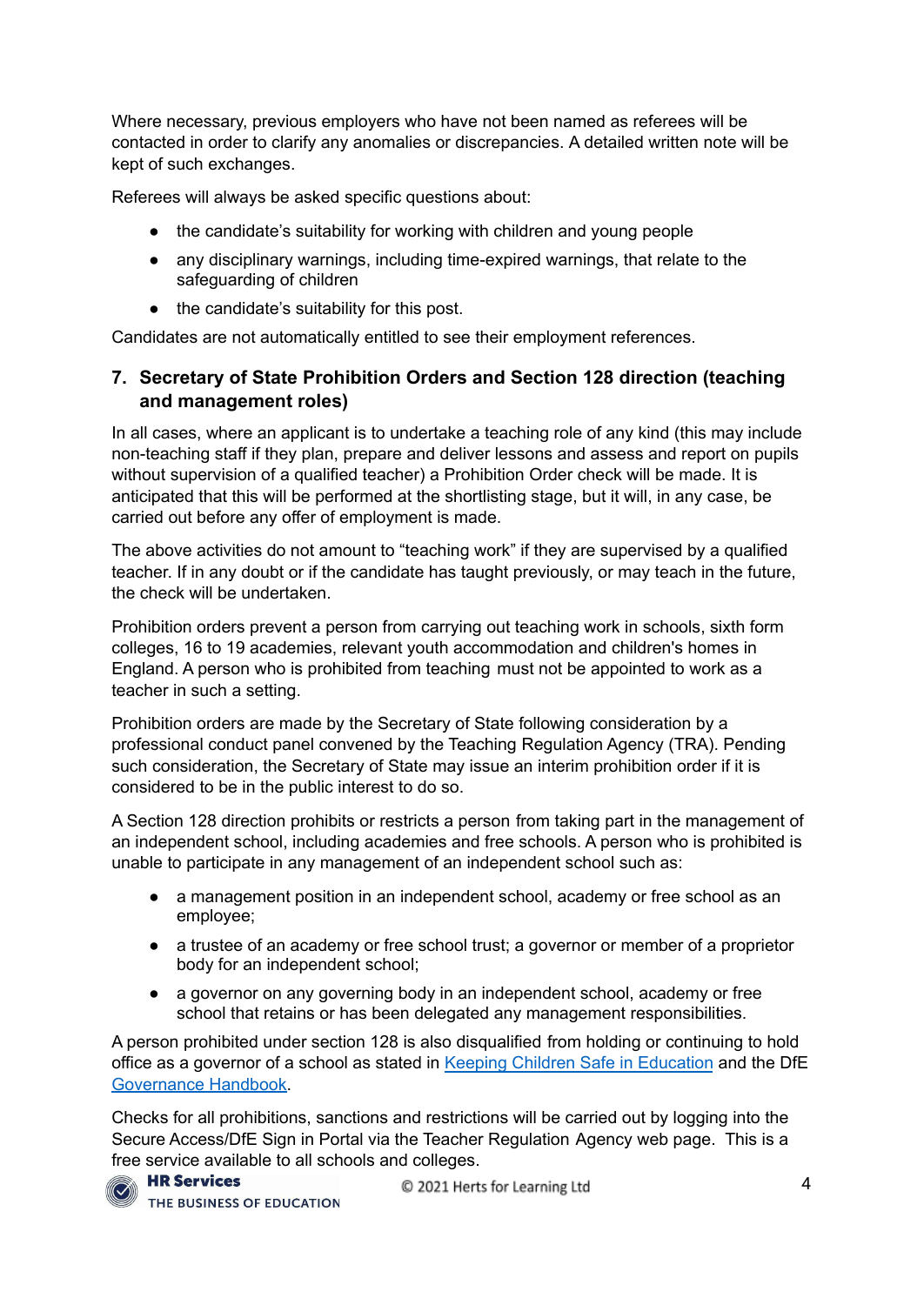Where the candidate will be engaging in regulated activity, a DBS barred list check will also identify any section 128 directions.

With effect from 1 January 2021, TRA checks will be for UK Citizens only and schools will therefore need to arrange for these checks to be carried out in the relevant country for overseas applicants (including those from the EEA). Please see guidance [here.](https://www.gov.uk/guidance/changes-to-checks-for-eu-sanctions-on-eea-teachers-from-1-january-2021)

## <span id="page-5-0"></span>**8. Recruitment Panels**

Subject to the availability of training and in accordance with KCSIE, the school ensures that at least one member of any interview panel has undertaken Safer Recruitment training and kept this training up to date.

Advertisements for posts, whether in newspapers, journals or online, will include the statement:

"The school is committed to safeguarding children and young people. All post holders are subject to a satisfactory enhanced Disclosure and Barring Service (DBS) check."

Prospective applicants will be supplied, as a minimum, with the following:

- job description
- the school's child protection policy
- the school's safer recruitment policy (this document)

#### <span id="page-5-1"></span>**9. Interviews**

Selection techniques will be determined by the nature and duties of the vacant post and may include a variety of methods. The school will conduct interviews in a face-to face manner (which could be via remote methods using video conferencing software, such as Microsoft Teams or similar, if face to face is not practical). Telephone interviews may be used at the short-listing stage.

Shortlisted candidates will be sent;

- Childcare Disqualification Declaration form (where applicable).
- Criminal Record Self-Declaration form (all)

Candidates will be required to:

- give a satisfactory explanation of any gaps in employment
- provide a satisfactory explanation of any anomalies or discrepancies in the information available to recruiters
- declare any information that is likely to appear on a DBS check (via the self-declaration form)
- provide a childcare disqualification declaration form if and when required
- demonstrate their capacity to safeguard and protect the welfare of children and young people
- demonstrate how they meet the job description and person specification.
- **●** All applicants who are invited to interview will be asked to bring original evidence of their identity, address, right to work in the UK, relevant qualifications and a completed Criminal Convictions Self-Declaration form.

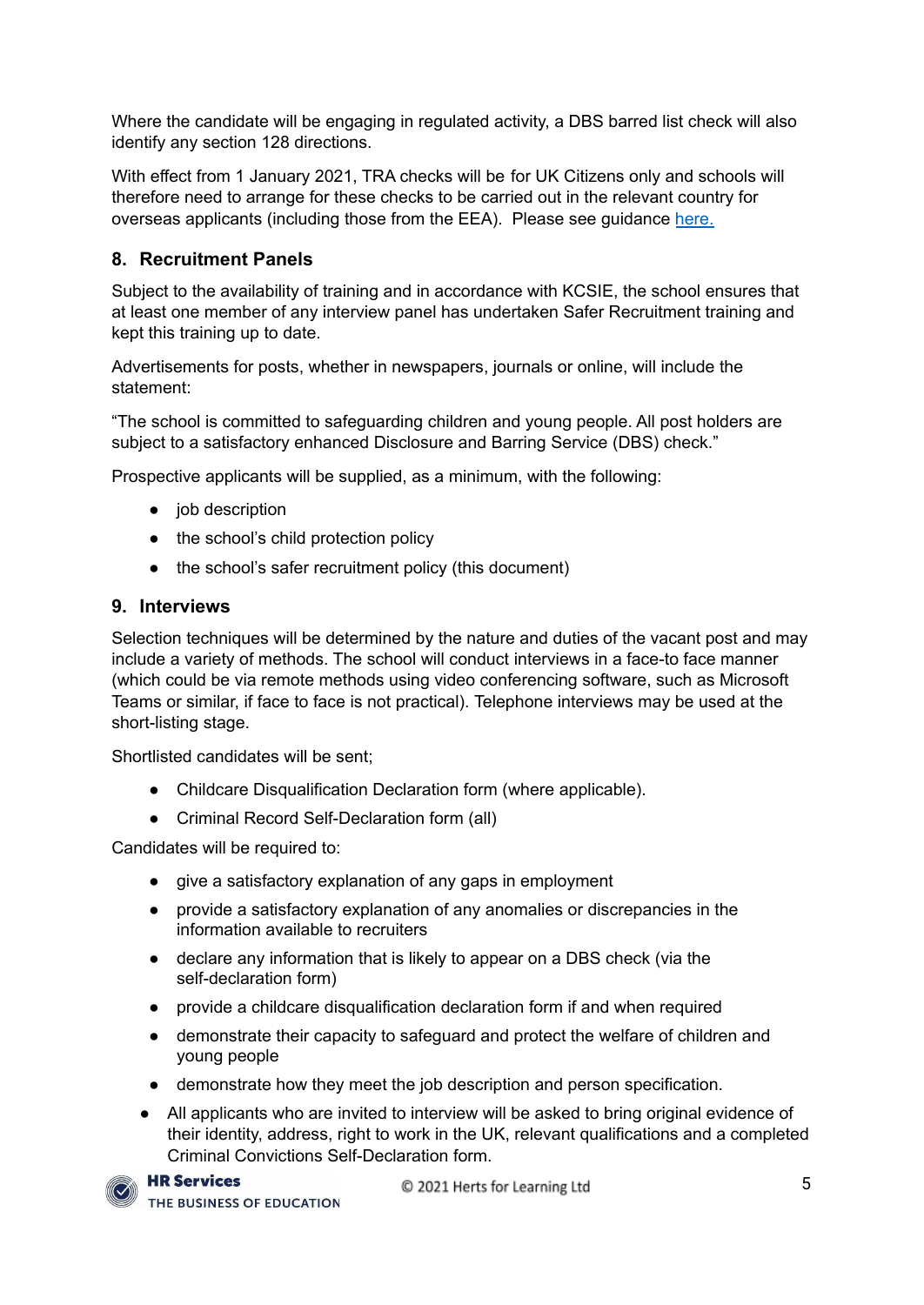## <span id="page-6-0"></span>**10.Pre-Employment Checks**

Any offer of appointment made to a successful candidate, including anyone who has lived or worked abroad, must be conditional on the satisfactory completion of the necessary pre-employment checks and the school will:

- verify the candidate's identity. Identification checking guidelines can be found on the Gov.uk [website](https://www.gov.uk/government/publications/dbs-identity-checking-guidelines).
- obtain (via the applicant) an enhanced Children's Workforce DBS certificate including barred list information for those who will be working in regulated activity and an Enhanced Children's Workforce DBS (without the barred list check) for anyone who is working in the school but is not working in regulated activity (see Appendix 1)
- obtain a separate barred list check if an individual will start work in regulated activity before the DBS certificate is available. The school will also carry out a risk assessment if candidates will be starting work prior to a DBS certificate being available
- ensure all shortlisted candidates have completed a Criminal Record self-declaration form disclosing any relevant convictions (see Appendix 2).
- verify the candidate's mental and physical fitness to carry out their work responsibilities. A job applicant can be asked relevant questions about disability and health in order to establish that they have the physical and mental capacity for the specific role - see paragraph 10.2.
- verify the candidate's right to work in the UK. Advice on this can be found on the Gov.uk [website](https://www.gov.uk/check-job-applicant-right-to-work).

After 1 July 2021 candidates from an EEA Country, will be required to provide evidence of having obtained settled status under the EU Settlement Scheme. Candidates have until 30 June 2021 to register, so until then, their existing documents can be accepted (providing they have been living in the UK before December 2020).

From July 2021, any overseas external candidates must apply for a VISA via the New Points Based [Immigration](https://www.gov.uk/government/publications/uk-points-based-immigration-system-employer-information/the-uks-points-based-immigration-system-an-introduction-for-employers) Scheme.

- if the candidate has lived or worked outside the UK, make any further checks the school feel appropriate which would include an overseas police check (see paragraph 10.3 for further details)
- verify professional qualifications as appropriate by viewing original certificates. The Teacher Services system should be used to verify any award of qualified teacher status (QTS) and the completion of teacher induction or probation.
- $\bullet$  ensure the candidate is checked against the prohibition from teaching orders  $-$  see paragraph 7 above.
- ensure the candidate is checked against the prohibition from management roles (section 128) check where applicable (part of barred list check for those in regulated activity) - see paragraph 7 above.
- ensure the candidate completes a childcare disqualification declaration (where appropriate) – see paragraph 10.4.<br>**HR Services**

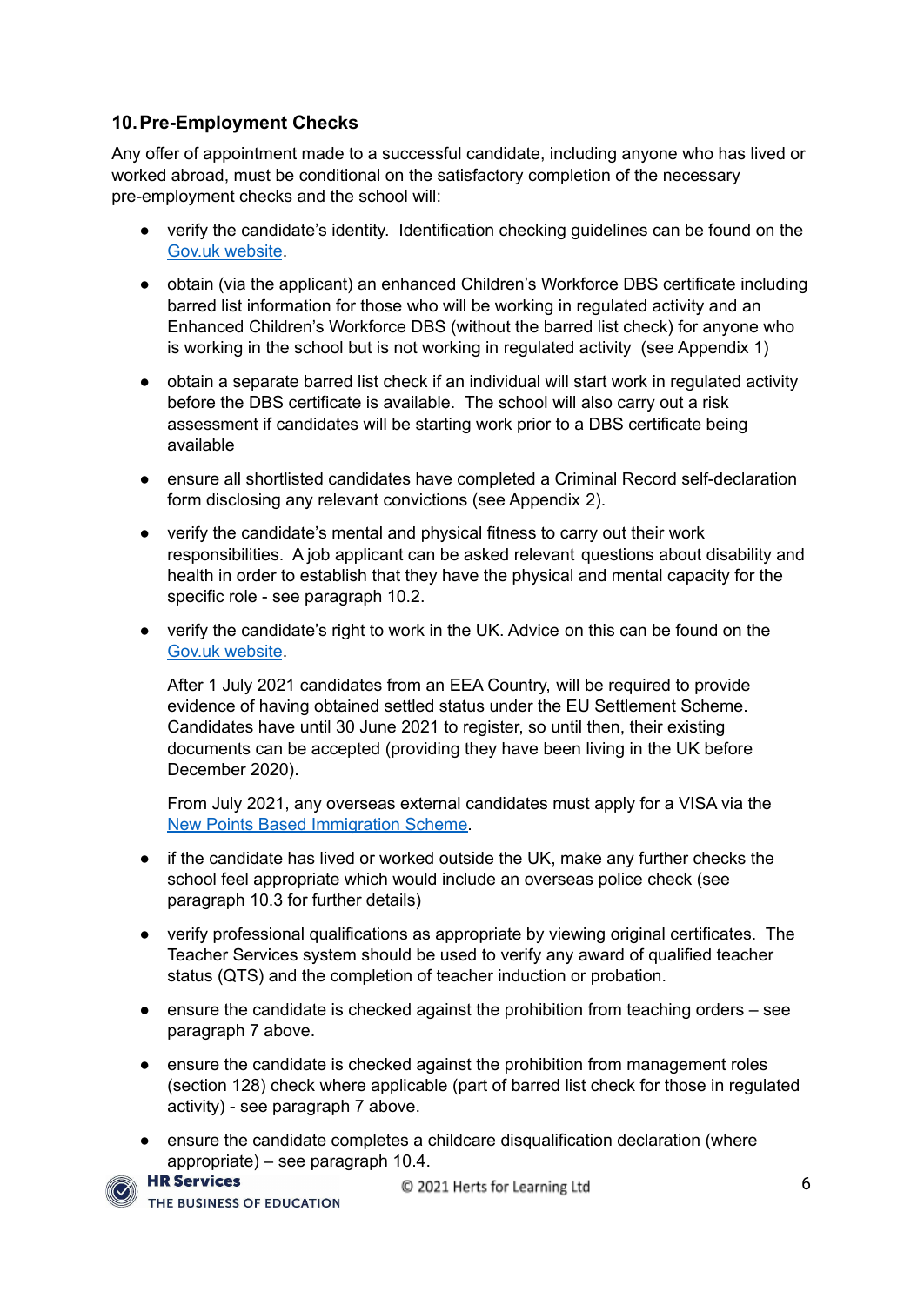#### <span id="page-7-0"></span>**10.1. Proof of identity, Right to Work in the UK & Verification of Qualifications and/or professional status and Criminal Records Self Declaration Form**

All shortlisted candidates invited to attend an interview at the school will be required to bring their identification documentation such as passport, birth certificate, driving licence etc. with them as proof of identity/eligibility to work in the UK, in accordance with the Immigration. Asylum and Nationality Act 2006 and DBS Code of Practice Regulations (including evidence of settled status as required) and to complete the Criminal Records Self Declaration form.(see Appendix 2)

Good quality photocopies of all documents will be taken. These will then be signed and dated by the person who has evidenced the originals and the copy should state this;

*"Originals seen and identity confirmed"*

- Successful Candidates: all documents will be stored securely on the employee file for audit and inspection purposes, including DBS certificates and any subsequent risk assessments.
- **●** Unsuccessful Candidates: all documents will be kept securely for no later than 6 months after the recruitment process has been concluded. After which they will be destroyed securely.

Please note that the legislation surrounding what information is disclosed in an Enhanced and Standard DBS certificate changed on 28 November 2020 and as a result, an employer may not receive full details of a candidate's criminal history due to the changes to filtering.

However, in accordance with safeguarding, an employer is still legally entitled to ask shortlisted candidates to disclose their criminal history, however this no longer includes final warnings, cautions and reprimands. Further guidance on this can be found in the NACRO guidance [here.](https://www.nacro.org.uk/criminal-record-support-service/support-for-employers/asking-about-criminal-records/)

In addition, applicants must be able to demonstrate that they have actually obtained any academic or vocational qualification required for the position and claimed in their application form.

## <span id="page-7-1"></span>**10.2. Fitness to undertake the role**

A confidential pre-employment health questionnaire must be completed to verify the candidate's mental and physical fitness to carry out their work responsibilities. A successful candidate can be asked relevant questions about disability and health in order to establish whether they have the physical and mental capacity for the specific role **once an offer of employment has been made.** Confidential pre-employment checks will be carried out by the School's Occupational Health provider.

## <span id="page-7-2"></span>**10.3. Individuals who have lived or worked outside the UK**

Candidates who have lived or worked outside the UK must undergo the same checks as all other staff in the school. In addition, the school must make any further checks so that any relevant events that occurred outside the UK can be considered.

The Home Office guidance on criminal records checks for overseas applicants can be found [here](https://www.gov.uk/government/publications/criminal-records-checks-for-overseas-applicants).

Further guidance on checks for overseas workers (including with effect from 1 January 2021 those from the EEA) can be found [here.](https://www.gov.uk/guidance/changes-to-checks-for-eu-sanctions-on-eea-teachers-from-1-january-2021)

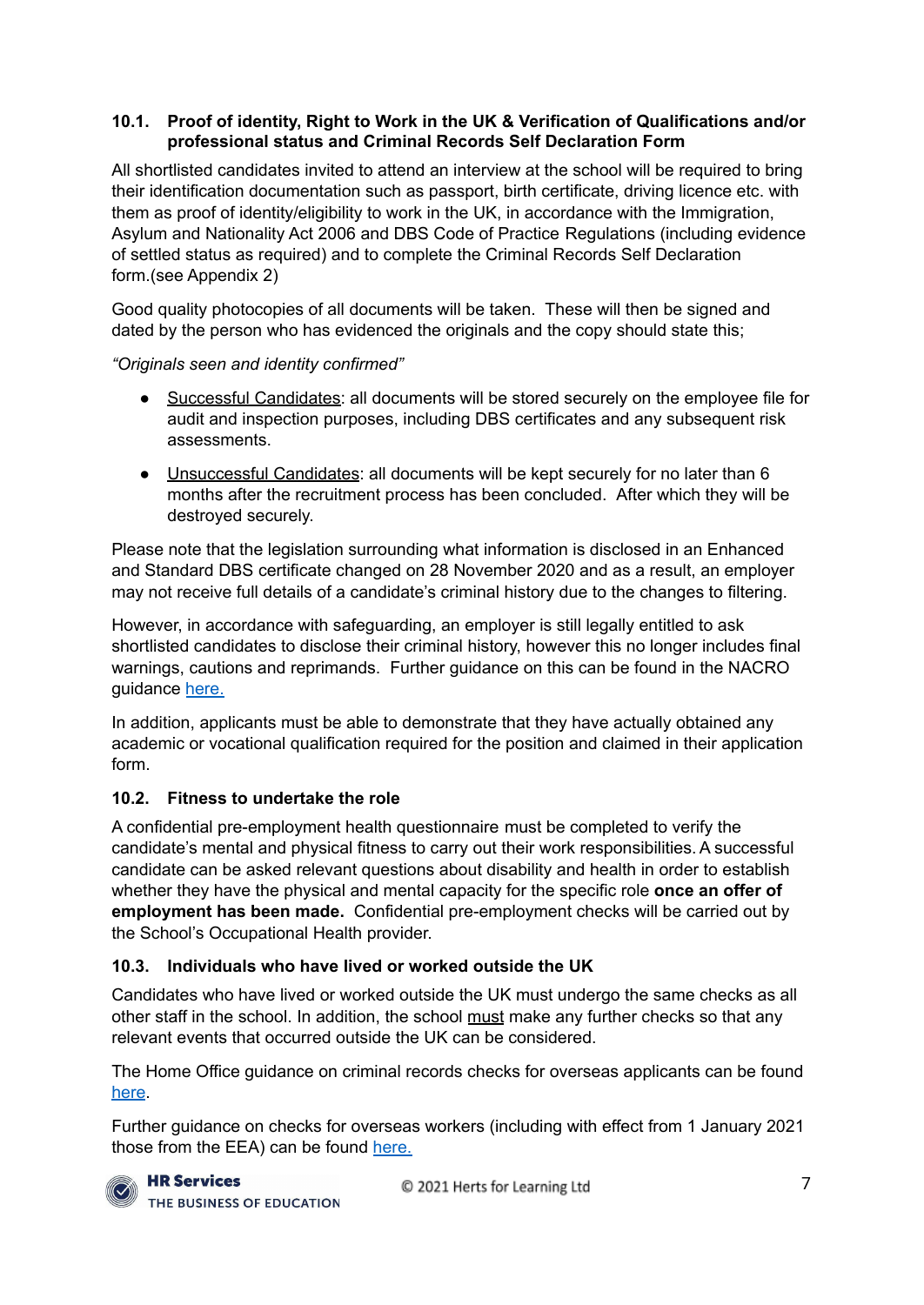Restrictions imposed by another EEA regulating authority do not prevent a candidate from taking up teaching positions in England, the school will consider the circumstances that led to the restriction or sanction being imposed when considering a candidate's suitability for employment.

### <span id="page-8-0"></span>**10.4. Childcare Disqualification Declaration**

Where relevant (as detailed below), applicants must complete a Childcare Disqualification form provided by the school in relation to the Childcare Disqualification Regulations 2018. This is to cover circumstances where the individual has a conviction that may result in them being barred from working with children. Where a positive declaration is made a waiver can be applied for from Ofsted and must be satisfactorily granted before the candidate may commence work.

This **only** applies to staff working in the following settings:

- Early Years Provision staff who provide any care for a child up to and including reception age. This includes education in nursery and reception classes and/or any supervised activity (such as breakfast clubs, lunchtime supervision and after school care provided by the school) both during and outside of school hours for children in the early years age range; and
- Later years provision (for children under 8) staff who are employed to work in childcare provided by the school outside of school hours for children who are above reception age but who have not attained the age of 8. This does not include education or supervised activity for children above reception age during school hours (including extended school hours for co-curricular learning activities, such as the school's choir or sports teams) but it does include before school settings, such as breakfast clubs, and after school provision.

# <span id="page-8-1"></span>**11.Single Central Record**

The school will keep a single central record of pre-employment checks, referred to in the Keeping Children Safe in Education Regulations as "the register". The single central record will cover the following people:

- all staff (including teacher trainees on salaried routes, agency and third-party supply staff who work at the school)
- for independent schools, all members of the proprietor body
- the members and Trustees of the academy Trust
- confirmation that these checks have been carried out along with the date the check was undertaken/obtained must be logged on this record for all employees of the school.

## <span id="page-8-2"></span>**12.Induction**

The school recognises that safer recruitment and selection is not just about the start of employment but must be part of a larger policy framework for all staff. The school will therefore provide ongoing training and support for all staff.

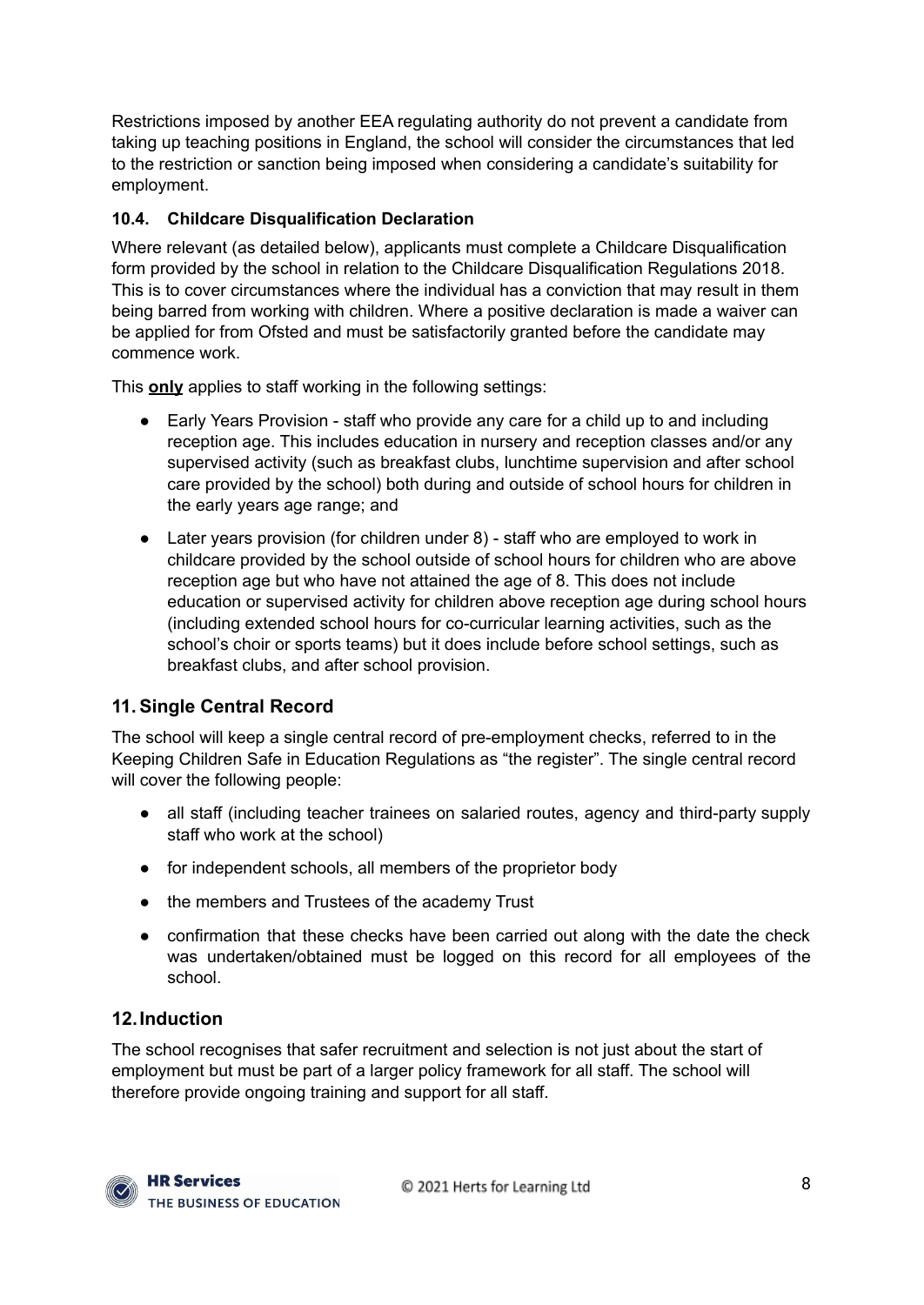All staff who are new to the school will receive induction training that will include the school's safeguarding policies and guidance on safe working practices including Child Protection, PREVENT, FGM awareness and online safety.

Regular meetings will be held during the first 6 months of employment between the new employee(s) and the appropriate manager(s).

# <span id="page-9-0"></span>**13.Contractors and Agency Workers**

The school will obtain written notification from any agency, or third-party organisation they use that the organisation has carried out the checks (in respect of the enhanced DBS certificate, written notification that confirms the certificate has been obtained by either the employment business or another such business), on an individual who will be working at the school.

Where the position requires a barred list check, this will be obtained by the agency or third party prior to appointing the individual. The school will also check that the person presenting themselves for work is the same person on whom the checks have been made.

# <span id="page-9-1"></span>**14.Volunteers**

Under no circumstances will a volunteer in respect of whom no checks have been obtained be left unsupervised or allowed to work in regulated activity.

Volunteers who, on an unsupervised basis, teach or look after children regularly, or provide personal care on a one-off basis in the school, will be in regulated activity. The school will obtain an enhanced DBS certificate (which should include barred list information) for all volunteers who are new to working in regulated activity. Existing volunteers in regulated activity do not have to be re-checked if they have already had a DBS check (which includes barred list information). However, the school may conduct a repeat DBS check (which should include barred list information) on any such volunteer should they have concerns.

There are certain circumstances where the school may obtain an enhanced DBS certificate (not including barred list information), for volunteers who are not engaging in regulated activity. This is set out in DBS workforce guides, which can be found on [GOV.UK](https://www.gov.uk/government/publications/dbs-workforce-guidance). Employers are not legally permitted to request barred list information on a supervised volunteer as they are not considered to be engaged in regulated activity.

The school will undertake a risk assessment and use their professional judgement and experience when deciding whether to obtain an enhanced DBS certificate for any volunteer not engaging in regulated activity. In doing so they should consider:

- the nature of the work with children
- what the establishment knows about the volunteer, including formal or informal information offered by staff, parents and other volunteers
- whether the volunteer has other employment or undertakes voluntary activities where referees can advise on suitability
- whether the role is eligible for an enhanced DBS check.

Details of the risk assessment should be recorded.

It is for the school to determine whether a volunteer is supervised. In making this decision, and where an individual is supervised, to help determine the appropriate level of supervision

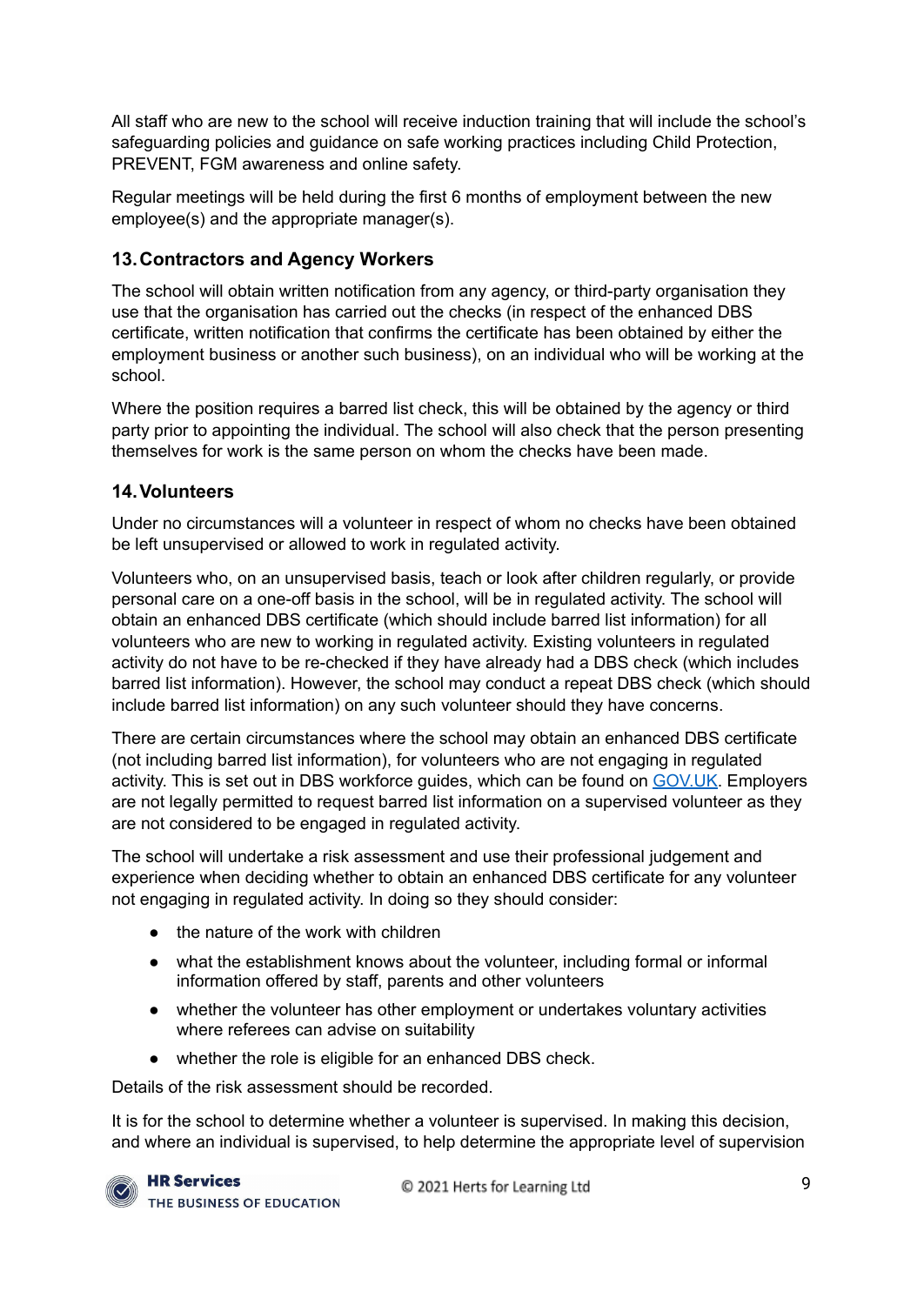the school must have regard to the statutory guidance issued by the Secretary of State. This guidance requires that, for a person to be considered supervised, the supervision must be:

- by a person who is in regulated activity;
- regular and day to day; and
- "reasonable in all the circumstances to ensure the protection of children."

The DBS cannot provide barred list information on any person, including volunteers, who are not in, or seeking to engage in regulated activity.

#### <span id="page-10-0"></span>**15.School Governors**

Governors in maintained schools are required to have an enhanced criminal records certificate from the DBS. It is the responsibility of the Governing Board to apply for the certificate for any of their governors who do not already have one. Governance is not a regulated activity and so governors do not need a barred list check unless, in addition to their governance duties, they also engage in regulated activity.

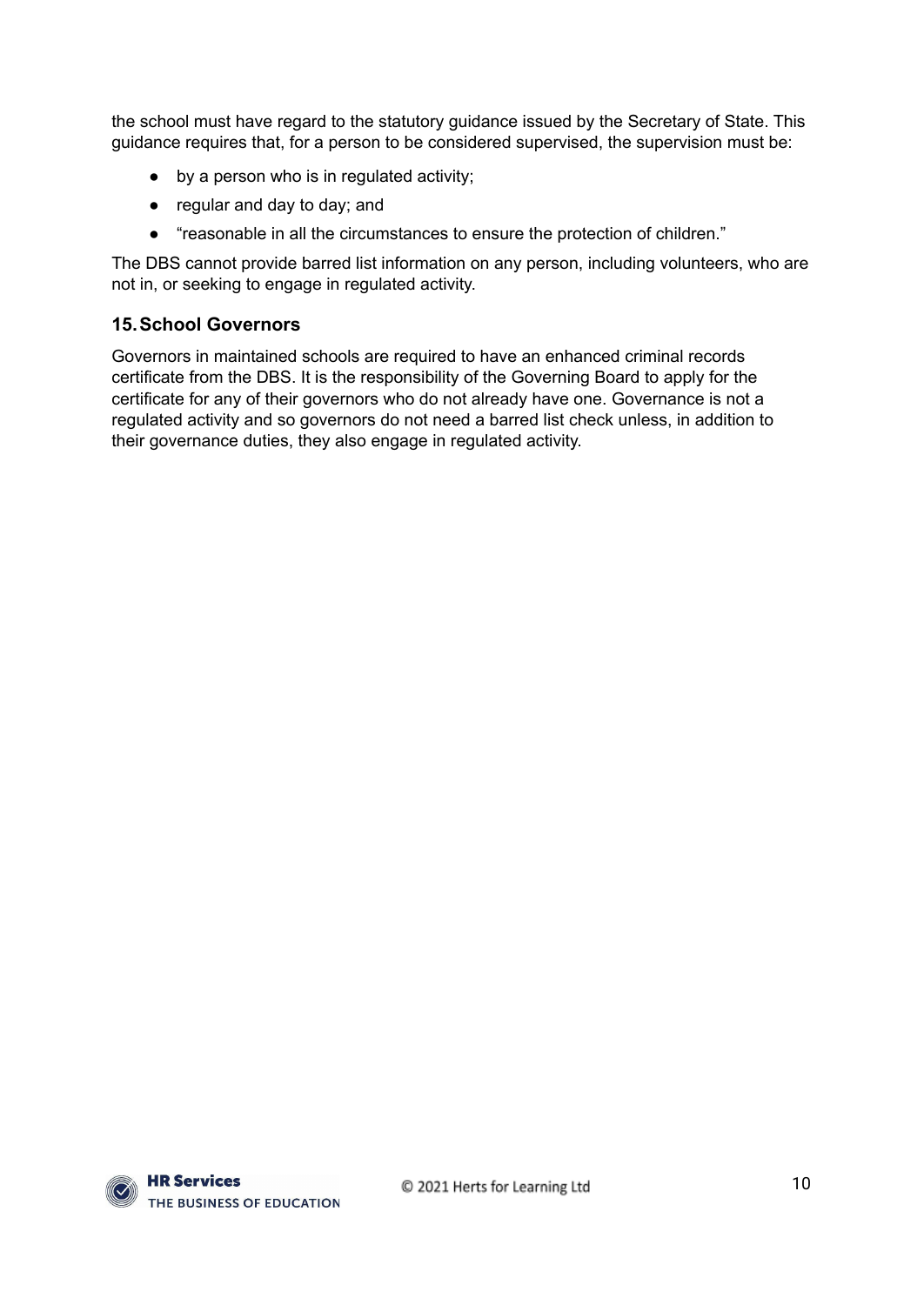## <span id="page-11-0"></span>**Appendix 1 – Regulated Activity**

Regulated activity includes:

- a) Teaching, training, instructing, caring for (see (c) below) or supervising children if the person is unsupervised, or providing advice or guidance on physical, emotional or educational well-being, or driving a vehicle only for children.
- b) Work for a limited range of establishments (known as 'specified places', which include schools and colleges), with the opportunity for contact with children, but not including work done by supervised volunteers.

Work under (a) or (b) is regulated activity only if done regularly. Some activities are always regulated activities, regardless of frequency or whether they are supervised or not. This includes:

- c) relevant personal care, or health care provided by or provided under the supervision of a health care professional:
- personal care includes helping a child with eating and drinking for reasons of illness or disability or in connection with toileting, washing, bathing and dressing for reasons of age, illness or disability
- health care means care for children provided by, or under the direction or supervision of, a regulated health care professional.

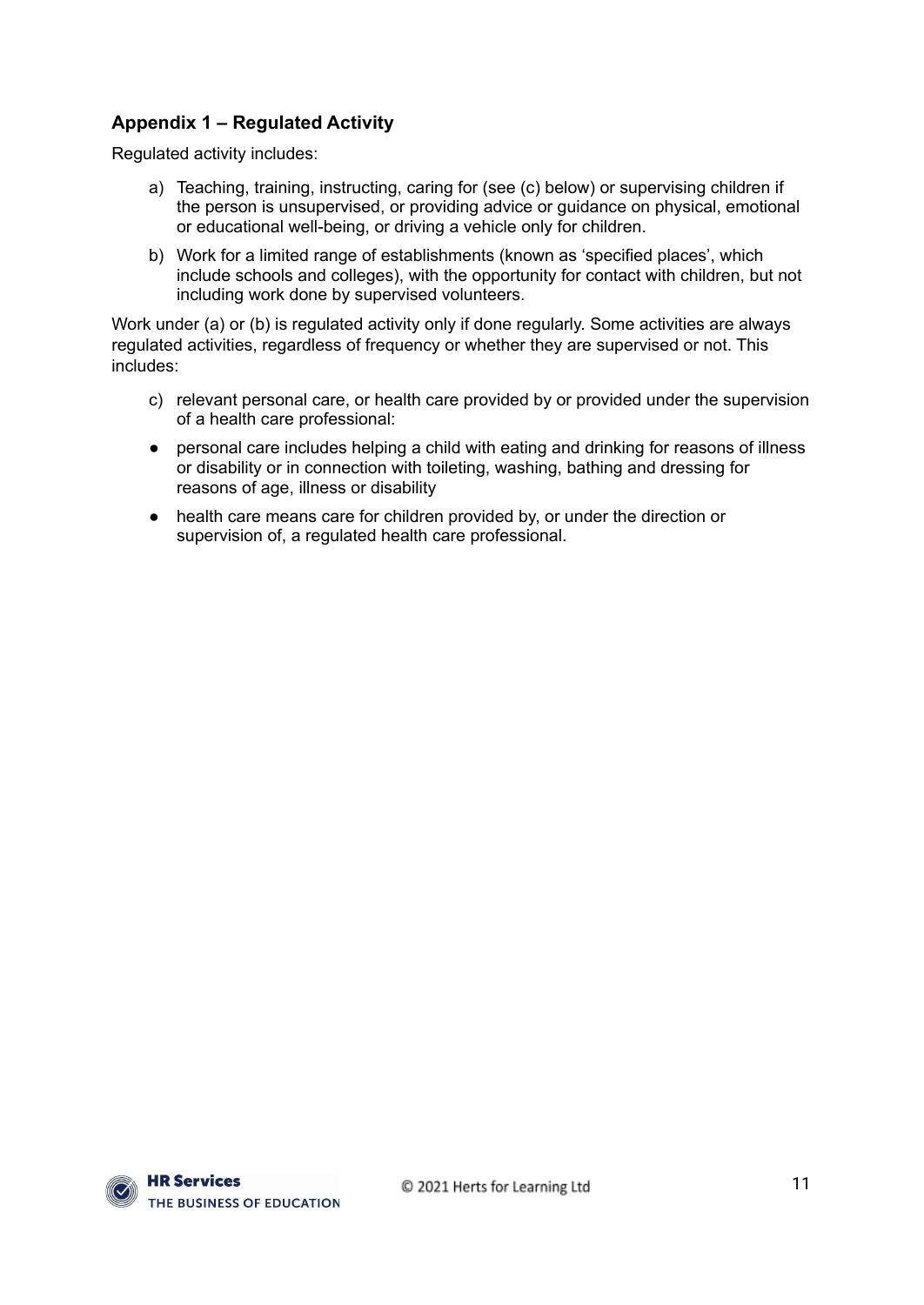

## <span id="page-12-0"></span>**Appendix 2 – Criminal Record Self-Declaration Form**

### **Criminal Record Declaration** (Roles exempt from the ROA - DBS)

This form must be completed by all applicants where a police check (also known as a DBS), is required. The information disclosed on this form will not be kept with your application form during the application process.

## **Policy statement on recruiting applicants with criminal records**

This post is exempt from the Rehabilitation of Offenders Act 1974 and therefore For further information on criminal record self-declaration for roles that are eligible for standard or enhanced DBS checks please refer to Nacro [guidance](https://www.nacro.org.uk/criminal-record-support-service/) and the [MoJ](https://www.gov.uk/government/publications/new-guidance-on-the-rehabilitation-of-offenders-act-1974) [website.](https://www.gov.uk/government/publications/new-guidance-on-the-rehabilitation-of-offenders-act-1974)

We recognise the contribution that ex-offenders can make as employees and volunteers and welcome applications from them. A person's criminal record will not in itself, prevent a person from being appointed to this post. Any information given will be treated in the strictest confidence. Suitable applicants will not be refused posts because of offences which are not relevant to, and do not place them at or make them a risk in, the role for which they are applying.

All cases will be examined on an individual basis and we will take the following into consideration:

- whether the caution or conviction is relevant to the position applied for
- the seriousness of any offence revealed
- the age of the applicant at the time of the offence(s)
- the length of time since the offence(s) occurred
- whether the applicant has a pattern of offending behaviour
- the circumstances surrounding the offence(s), and the explanation(s) offered by the person concerned
- whether the applicant's circumstances have changed since the offending behaviour.

It is important that applicants understand that failure to disclose all unspent cautions and convictions; and also, any adult cautions and spent convictions that are not protected could result in disciplinary proceedings or dismissal. Further advice and guidance on disclosing a criminal record can be obtained from **[Nacro](http://www.nacro.org.uk/data/files/practical-guidance-on-dbs-filtering-1032.pdf)**.

Please note that, if you are unsuccessful, this disclosure form will be securely destroyed within 6 months of your application.

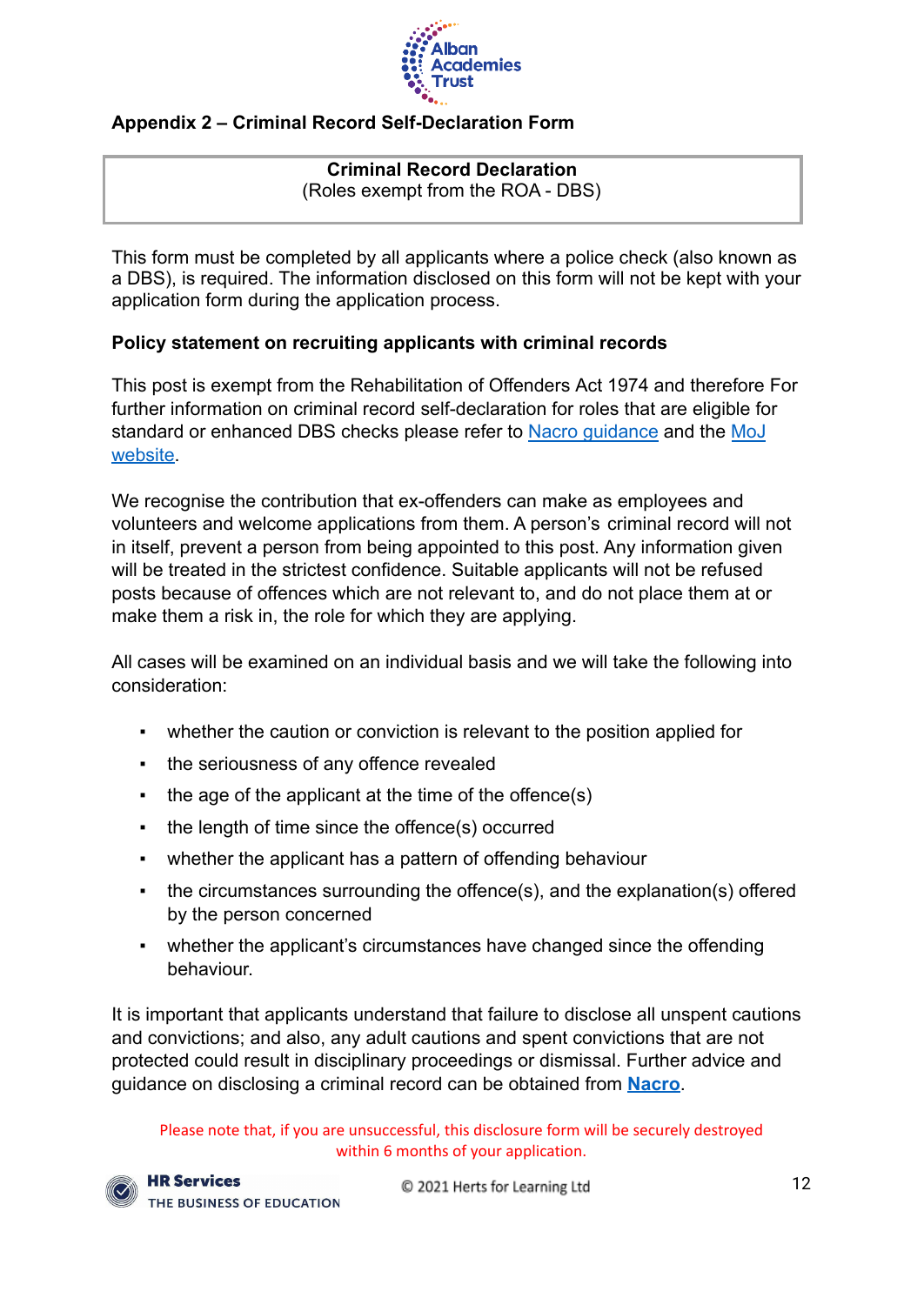| Surname:                                                                                                                                                                                                                                                                                                                                                                                                                                                                                                                                                                                                                                                           |                                                                                               | Forename:                               |               |            |               |  |
|--------------------------------------------------------------------------------------------------------------------------------------------------------------------------------------------------------------------------------------------------------------------------------------------------------------------------------------------------------------------------------------------------------------------------------------------------------------------------------------------------------------------------------------------------------------------------------------------------------------------------------------------------------------------|-----------------------------------------------------------------------------------------------|-----------------------------------------|---------------|------------|---------------|--|
| Post applied for:                                                                                                                                                                                                                                                                                                                                                                                                                                                                                                                                                                                                                                                  |                                                                                               | Date:                                   |               |            |               |  |
| <b>NI Number:</b>                                                                                                                                                                                                                                                                                                                                                                                                                                                                                                                                                                                                                                                  |                                                                                               | <b>Teacher Ref No.</b><br>If applicable |               |            |               |  |
| Date of QTS:<br>If applicable                                                                                                                                                                                                                                                                                                                                                                                                                                                                                                                                                                                                                                      |                                                                                               |                                         |               |            |               |  |
| Alban Academies Trust is committed to safeguarding and promoting the welfare of children and we expect<br>all staff to share this commitment. For this post, pre-employment checks will be carried out, references will<br>be sought, and successful candidates will be subject to an enhanced DBS check and other relevant checks<br>with statutory bodies.                                                                                                                                                                                                                                                                                                       |                                                                                               |                                         |               |            |               |  |
|                                                                                                                                                                                                                                                                                                                                                                                                                                                                                                                                                                                                                                                                    | Do you have any unspent conditional cautions or convictions?<br>Yes $\square$<br>No $\square$ |                                         |               |            |               |  |
| Do you have any spent adult cautions (simple or conditional), or spent<br>Yes $\square$<br>No $\square$<br>convictions, which are not 'protected' as defined by the Rehabilitation of<br>Offenders Act 1974 (Exceptions) Order 1975 (as amended)?                                                                                                                                                                                                                                                                                                                                                                                                                  |                                                                                               |                                         |               |            |               |  |
| Do you have any criminal convictions or relevant service discipline convictions<br>Yes $\square$<br>No $\square$<br>received within the Armed Forces Justice System (e.g. through Summary<br>Hearing or Court Martial) where it would be considered an equivalent offence in<br>England and Wales?                                                                                                                                                                                                                                                                                                                                                                 |                                                                                               |                                         |               |            |               |  |
| Have you ever been barred from working with Children or disqualified from<br>working in Childcare?                                                                                                                                                                                                                                                                                                                                                                                                                                                                                                                                                                 |                                                                                               |                                         |               | Yes $\Box$ | No $\square$  |  |
| Are you subject to any sanctions in the EEA?<br>Yes $\Box$<br>No $\square$                                                                                                                                                                                                                                                                                                                                                                                                                                                                                                                                                                                         |                                                                                               |                                         |               |            |               |  |
| Teaching Posts Only: Are you or have you ever been prohibited from teaching<br><b>Yes</b><br>or sanctioned by the GTCE?<br>□                                                                                                                                                                                                                                                                                                                                                                                                                                                                                                                                       |                                                                                               |                                         |               |            | N/A<br>$\Box$ |  |
| Management Posts Only: Have you been prohibited from the management of<br>an independent school (s128)?                                                                                                                                                                                                                                                                                                                                                                                                                                                                                                                                                            | <b>Yes</b><br>$\Box$                                                                          | No $\square$                            | N/A<br>$\Box$ |            |               |  |
| If you have answered YES to any of the questions above please provide full details;                                                                                                                                                                                                                                                                                                                                                                                                                                                                                                                                                                                |                                                                                               |                                         |               |            |               |  |
| Please complete and sign the declaration below:<br>I declare that all the information I have provided in this disclosure is full and correct at the time of application<br>and that I have not omitted anything that could be relevant to the appointment of someone who will work with<br>children. I understand that the recruitment panel may be made aware of any relevant information that I have<br>disclosed in order to discuss the matter(s) with me as part of the recruitment process and that, if my<br>application is successful, a risk assessment of the disclosed information will be held securely on my<br>personnel file.<br><b>DECLARATION</b> |                                                                                               |                                         |               |            |               |  |
| I declare that the information provided on this form is correct. I understand that the declaration of a criminal<br>record will not necessarily prevent me from being offered this role with Alban Academies Trust however<br>failure to disclose may result in an offer of employment being withdrawn.                                                                                                                                                                                                                                                                                                                                                            |                                                                                               |                                         |               |            |               |  |
| <b>HR Services</b><br>THE BUSINESS OF EDUCATION                                                                                                                                                                                                                                                                                                                                                                                                                                                                                                                                                                                                                    |                                                                                               | C 2021 Herts for Learning Ltd           |               |            | 13            |  |